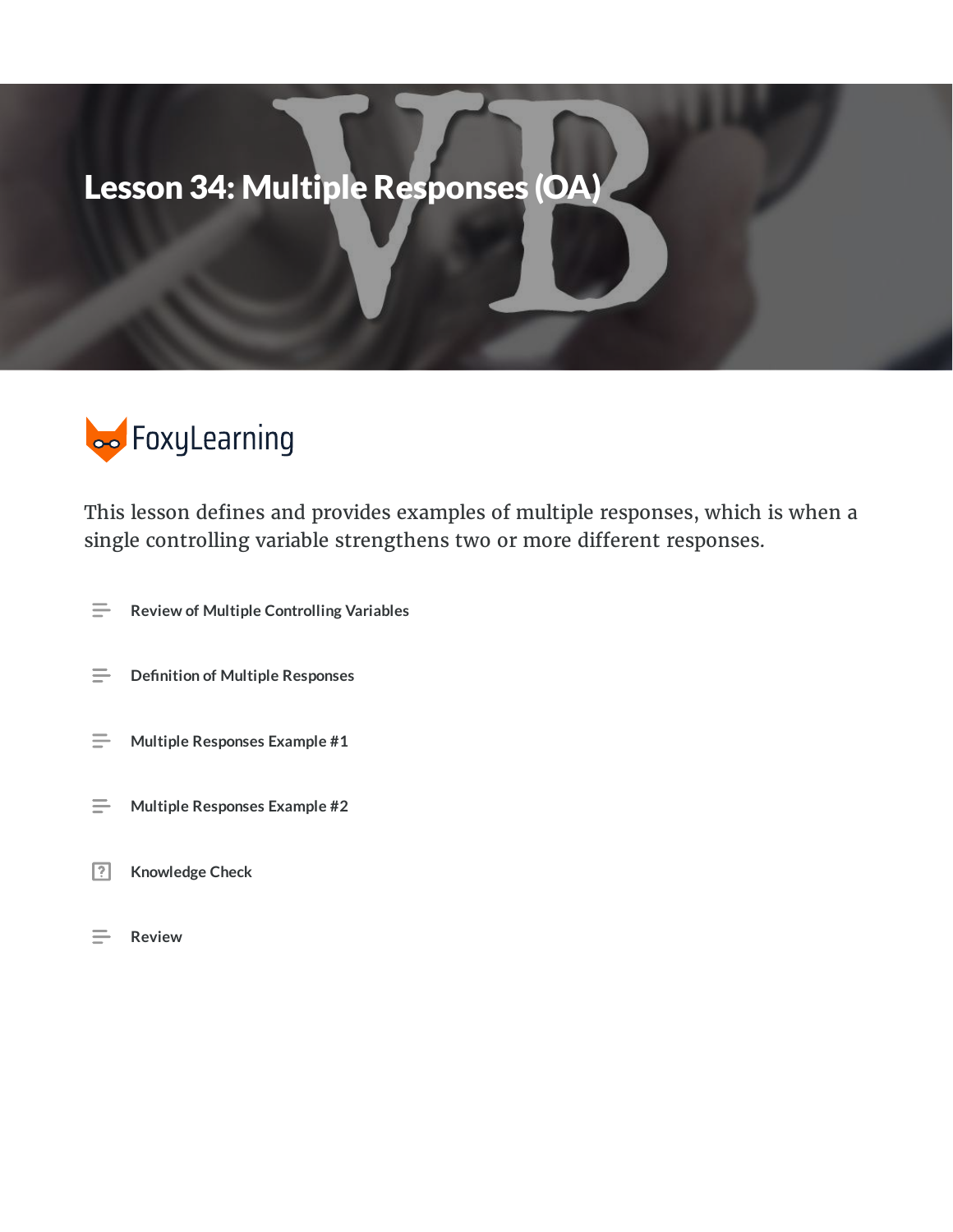*Page 1 of 6*

# **Review of Multiple Controlling Variables**

Because the concept of multiple responses is so closely related to multiple controlling variables, the practice questions for both concepts are combined and presented at the end of this lesson.

**00:09**

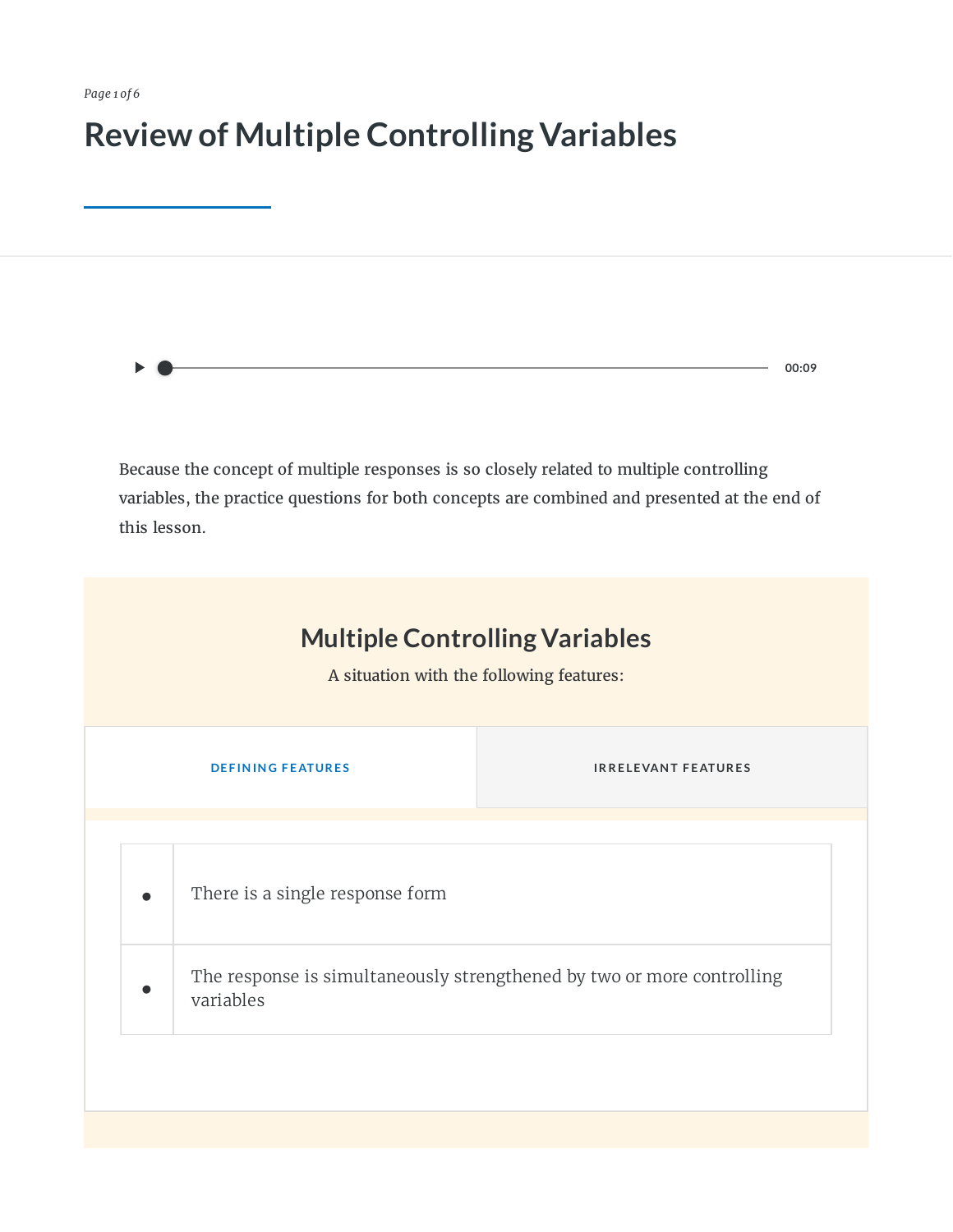#### **DE F IN IN G F E ATUR E S IR R E LE VAN T F E ATUR E S**

| The type of controlling variable (stimulus or establishing operation) |
|-----------------------------------------------------------------------|
| The specific number of multiple variables                             |
| Whether or not the current response is followed by reinforcement      |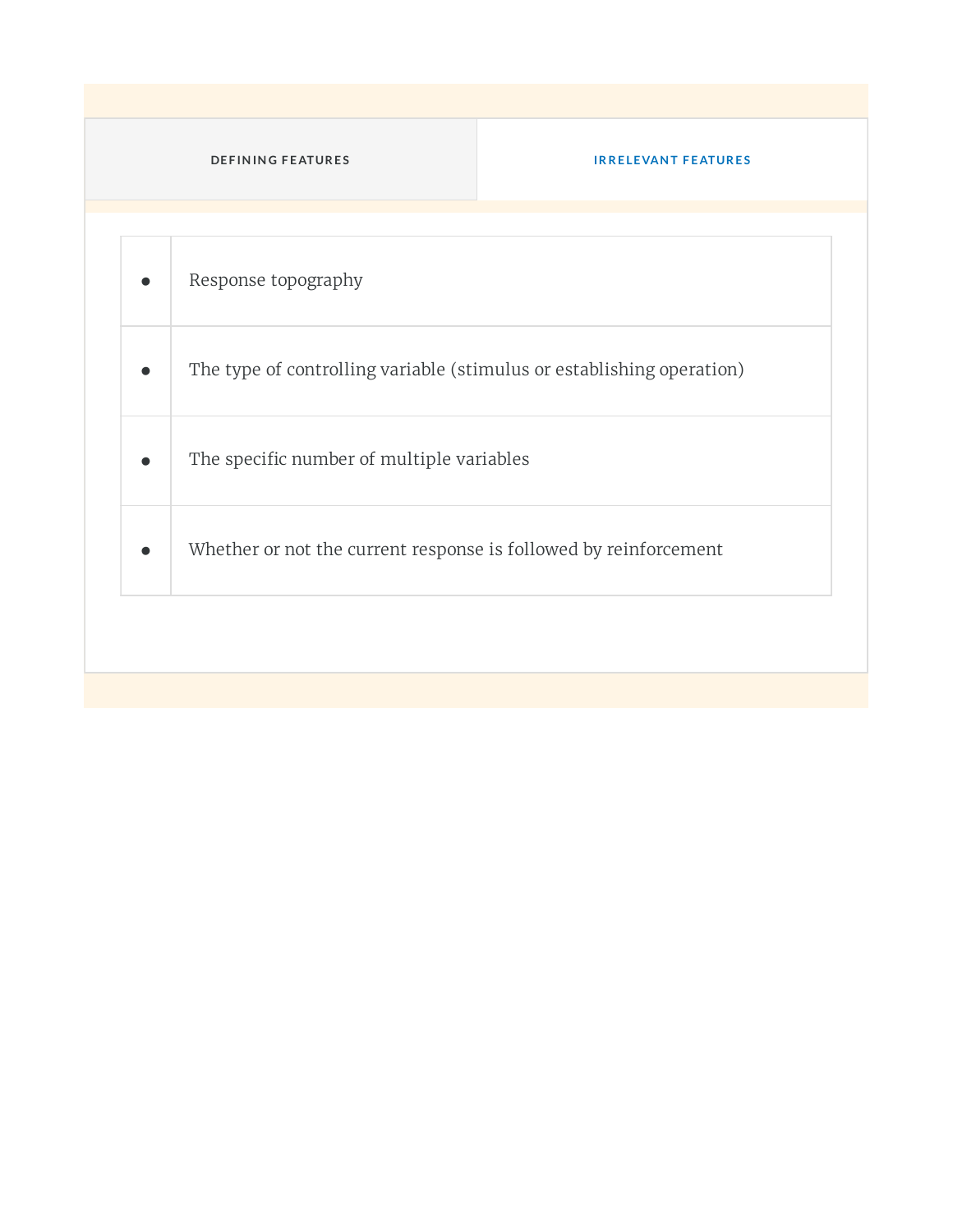## **Definition of Multiple Responses**

**00:35**

**Multiple responses** is a situation in which there is a single controlling variable and that controlling variable simultaneously strengthens two or more different response forms. Features irrelevant to multiple responses include the specific type of controlling variable, the number of response forms which are strengthened, and the type of elementary verbal relationship. All specific features of either the stimulus or the response are irrelevant in determining whether or not verbal behavior is multiply controlled. Furthermore, the different response forms may be emitted at different times or at about the same time. Any complex stimulus situation may affect more than one response.

#### **Multiple Responses**

A situation with the following features:

**•**

**INRELEVANT FEATURES** 

There is a single controlling variable

That controlling variable simultaneously strengthens two or more different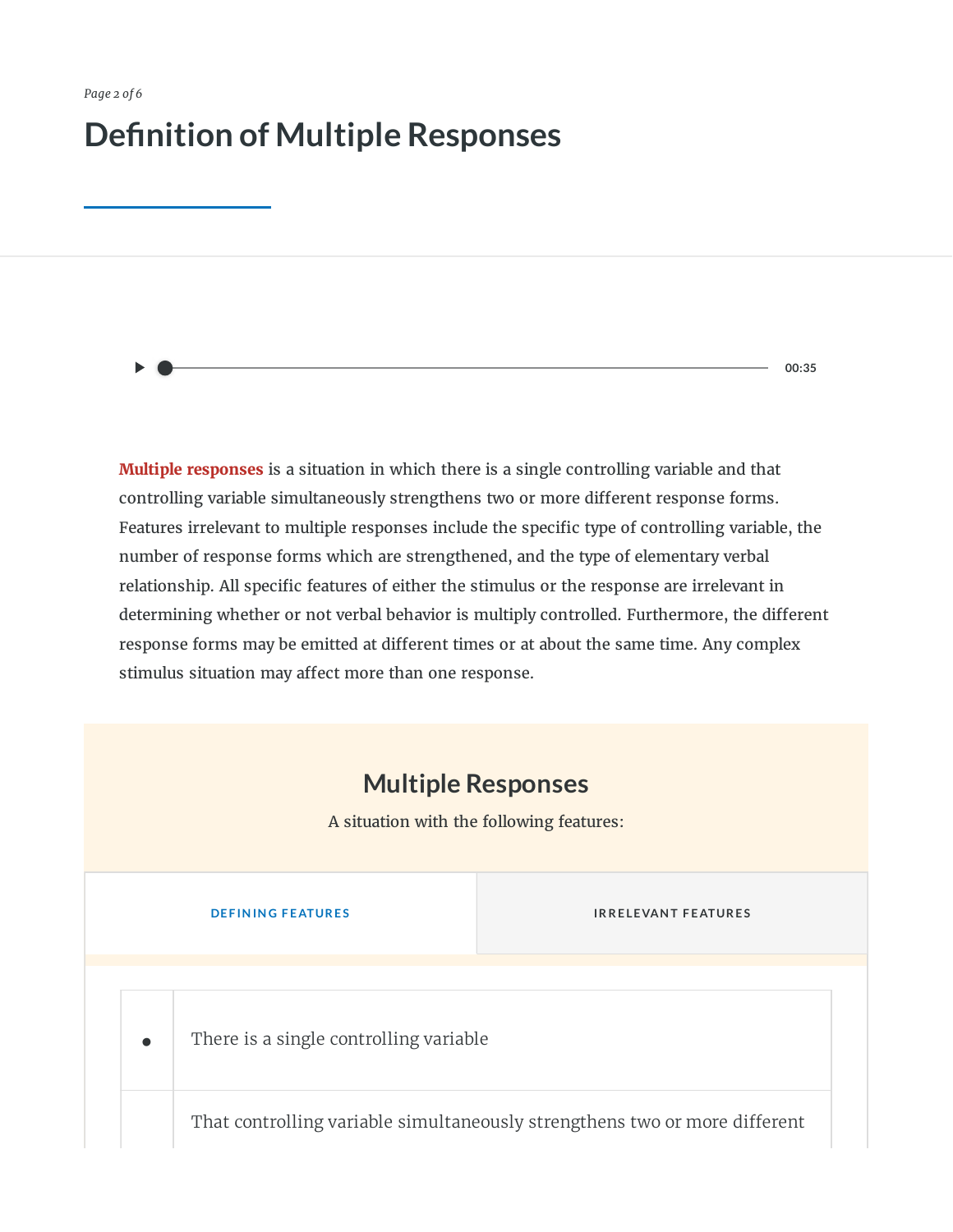| <b>DEFINING FEATURES</b><br><b>IRRELEVANT FEATURES</b> |  |
|--------------------------------------------------------|--|
|                                                        |  |
| The specific type of controlling variable              |  |
| The number of response forms which are strengthened    |  |
| The type of elementary verbal relationship             |  |
|                                                        |  |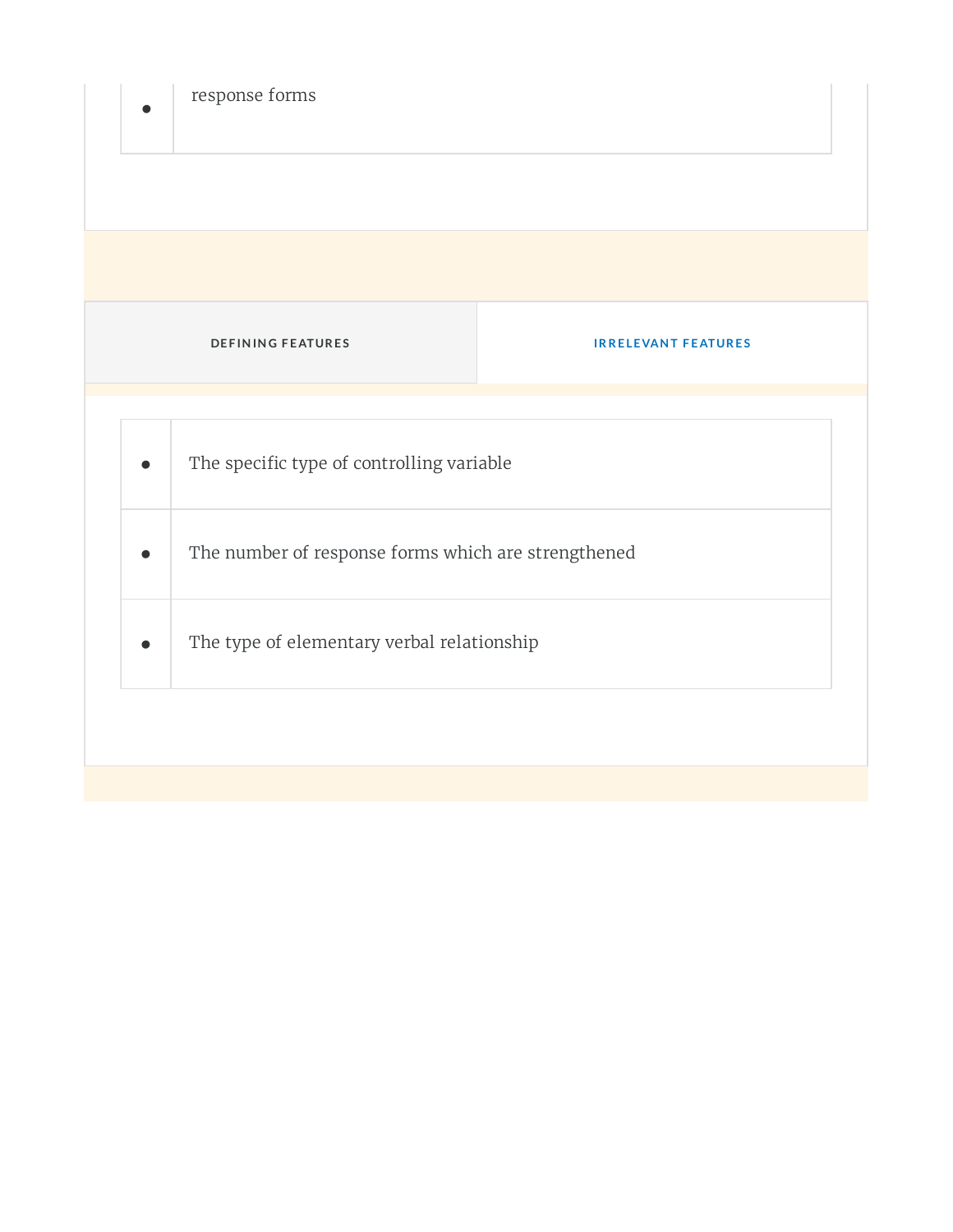## **Multiple Responses Example #1**

**00:25**

A dog walking by may simultaneously increase the likelihood of saying "dog" and of saying "canine." You may say both words on the same occasion or days apart. It may also increase the likelihood of the response "fur," "German Shepherd" (if that is what it is), "brown," "walking," and others. Of course, it is typically the case that only one of these responses will actually be emitted, probably because several other controlling variables are also affecting it as we have just seen.



### **Multiple Responses**

A situation with the following features:

**INRELEVANT FEATURES**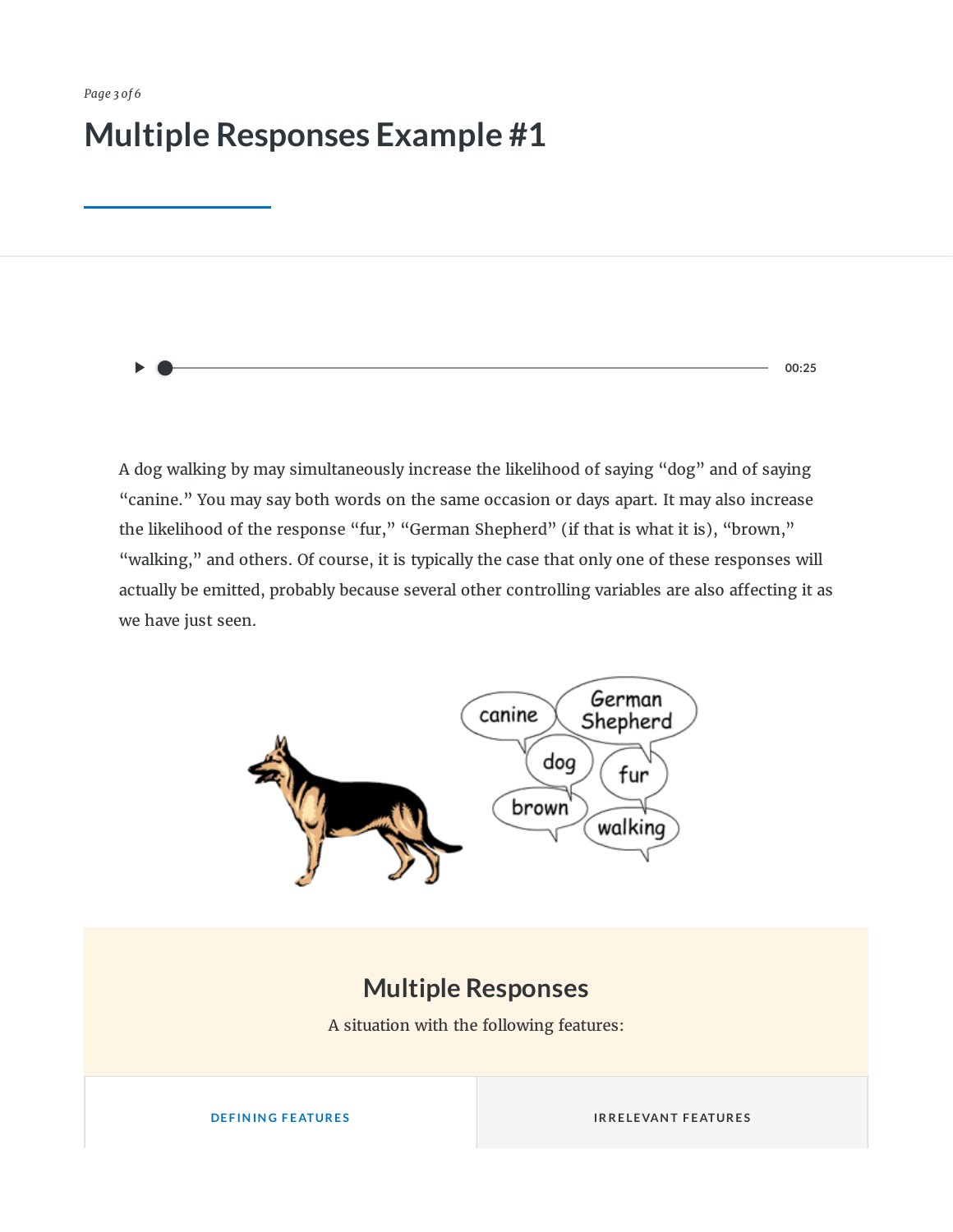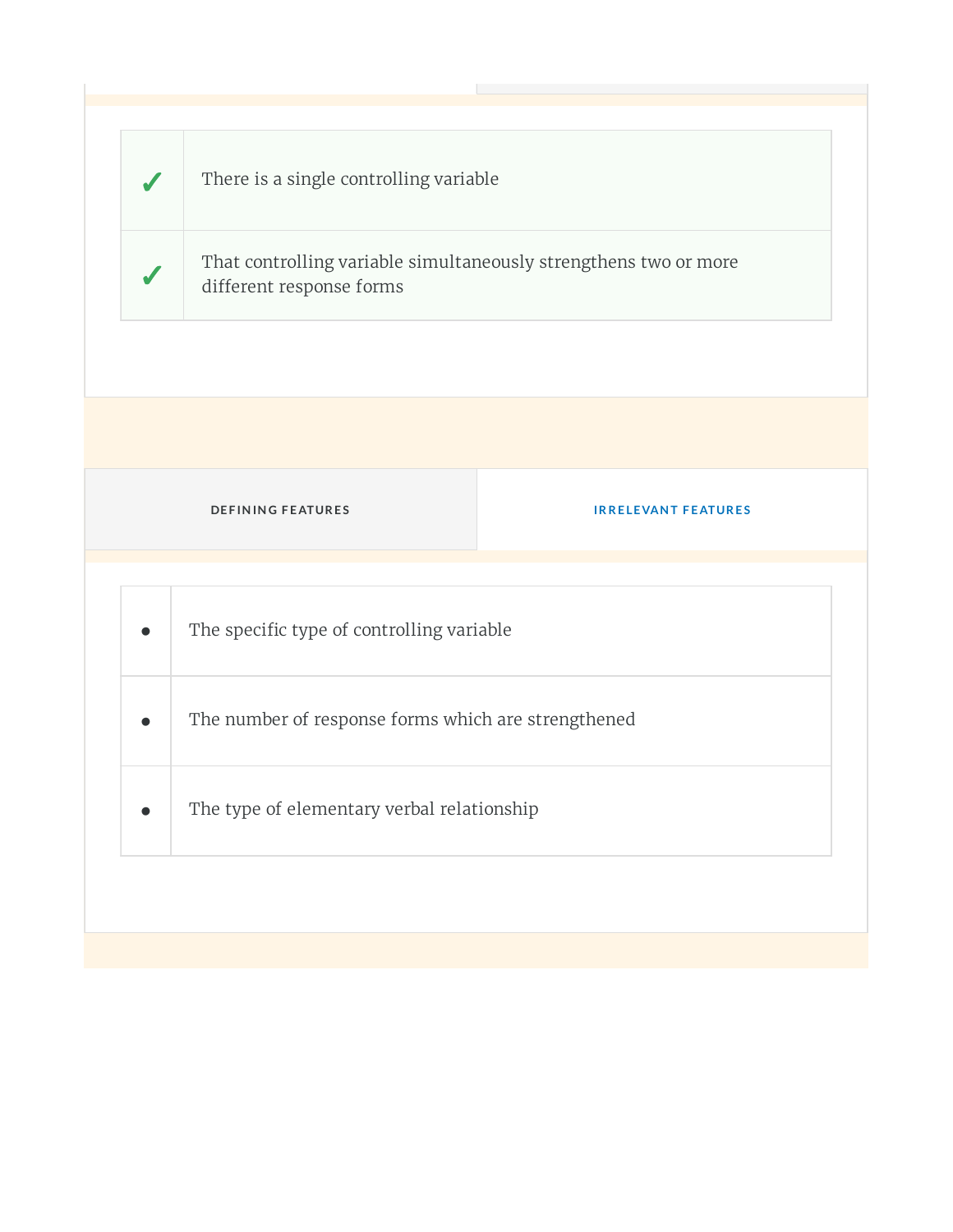## **Multiple Responses Example #2**

**00:15**

This is an example of multiple responses in a tact relationship, but the same process also occurs in other elementary relationships. For example, the auditory stimulus "dog" may increase the likelihood of the echoic response "dog" or the intraverbal "cat" or the tact "common noun."



### **Multiple Responses**

A situation with the following features:

**IRRELEVANT FEATURES**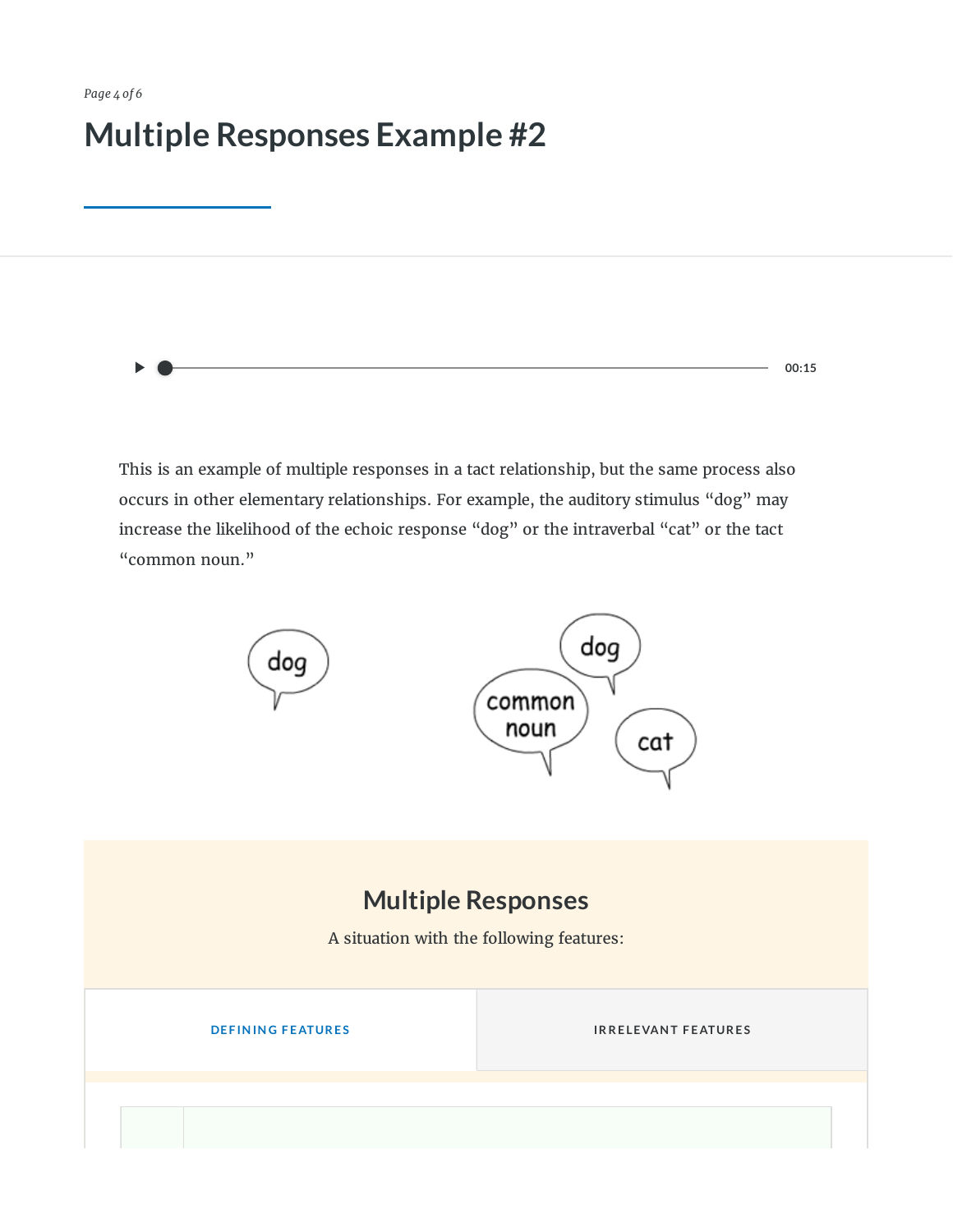|                                            | There is a single controlling variable                                                       |                            |
|--------------------------------------------|----------------------------------------------------------------------------------------------|----------------------------|
|                                            | That controlling variable simultaneously strengthens two or more<br>different response forms |                            |
|                                            |                                                                                              |                            |
|                                            |                                                                                              |                            |
|                                            | <b>DEFINING FEATURES</b>                                                                     | <b>IRRELEVANT FEATURES</b> |
|                                            |                                                                                              |                            |
|                                            | The specific type of controlling variable                                                    |                            |
|                                            | The number of response forms which are strengthened                                          |                            |
| The type of elementary verbal relationship |                                                                                              |                            |
|                                            |                                                                                              |                            |
|                                            |                                                                                              |                            |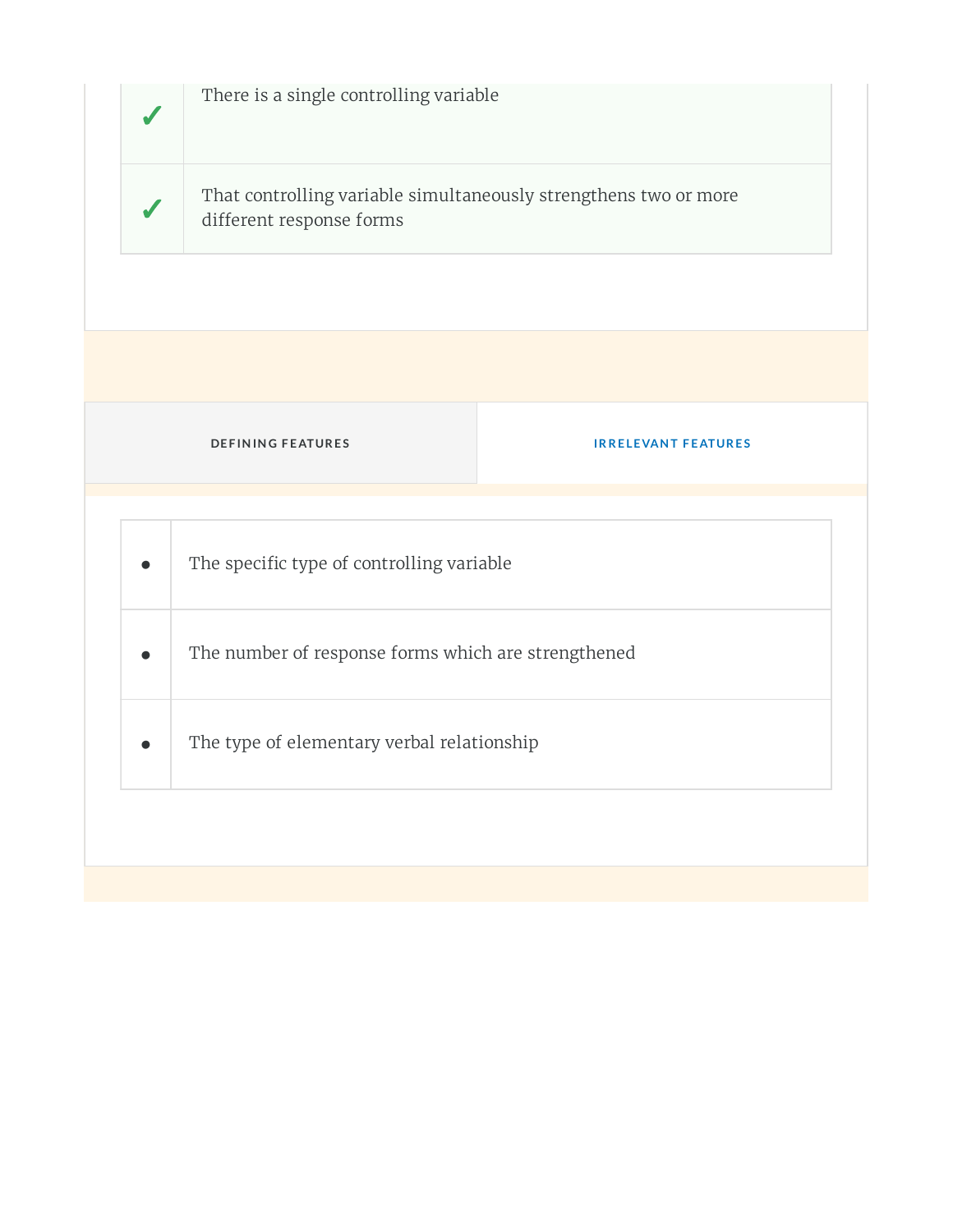*Page 5 of 6*

# **Knowledge Check**

You will be presented with a series of examples. Indicate whether each example illustrates multiple controlling variables, multiple responses, both, or neither (i.e., singular control).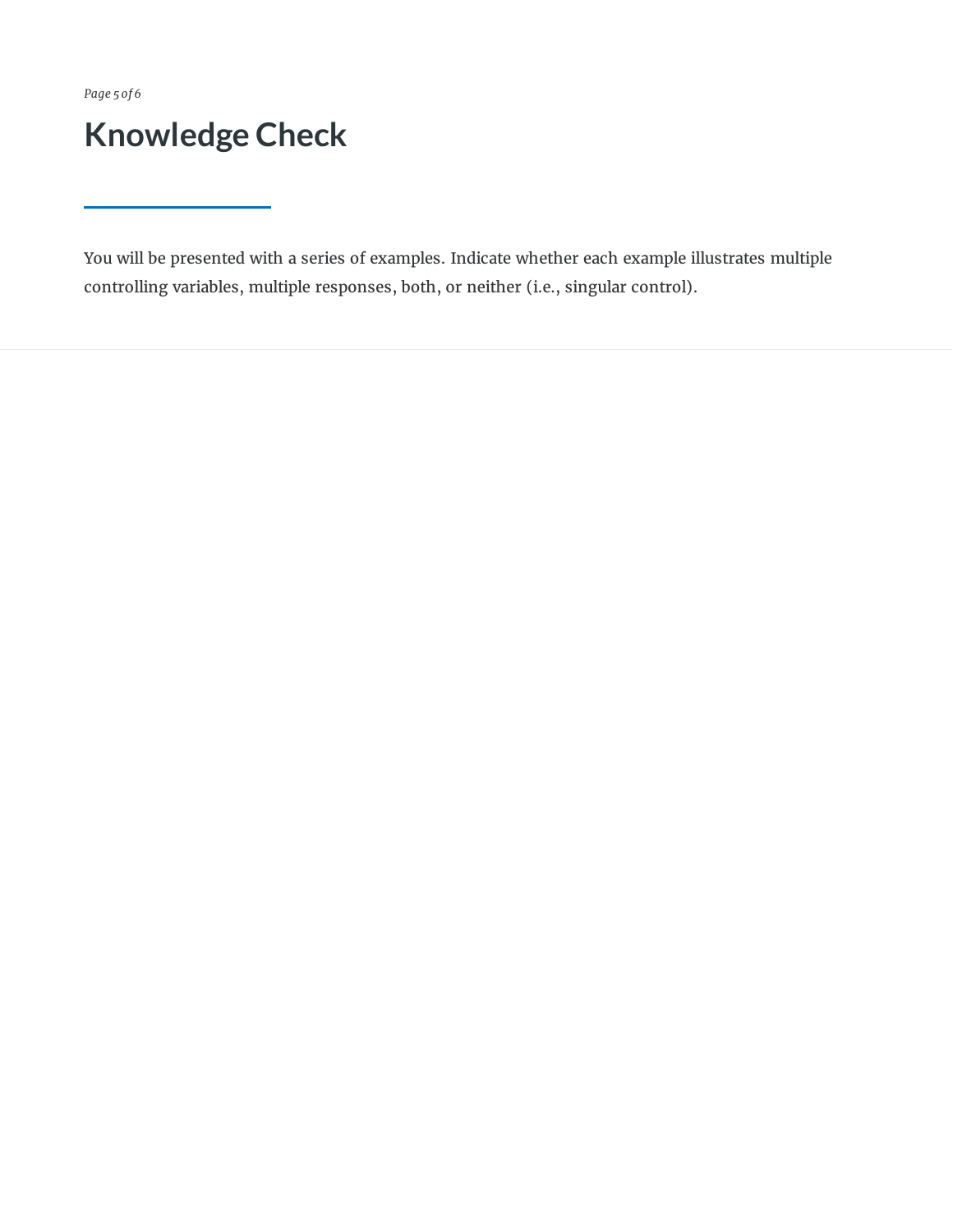#### 01/06

Saying "aardvark" as a result of hearing someone say, "What is that animal in the cage?" when an actual aardvark is in the cage.

Multiple controlling variables  $\bigcirc$ 

Multiple responses  $( )$ 

Both  $( )$ 

Neither (i.e., singular control) $( )$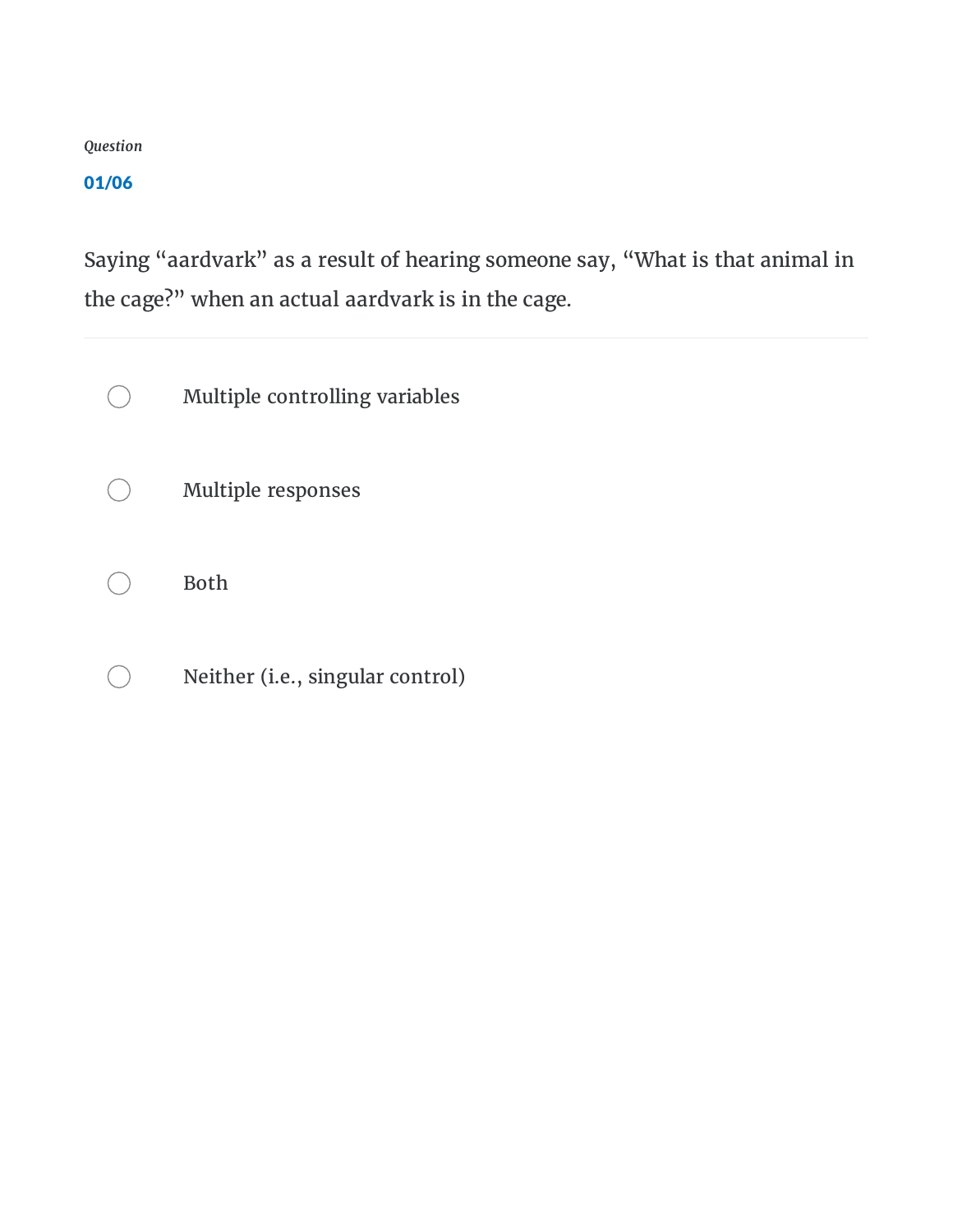02/06

Saying "aardvark" as a result of seeing an aardvark and saying "armadillo" as a result of seeing an armadillo.

Multiple controlling variables  $\bigcirc$ Multiple responses Both Neither (i.e., singular control) $\bigcirc$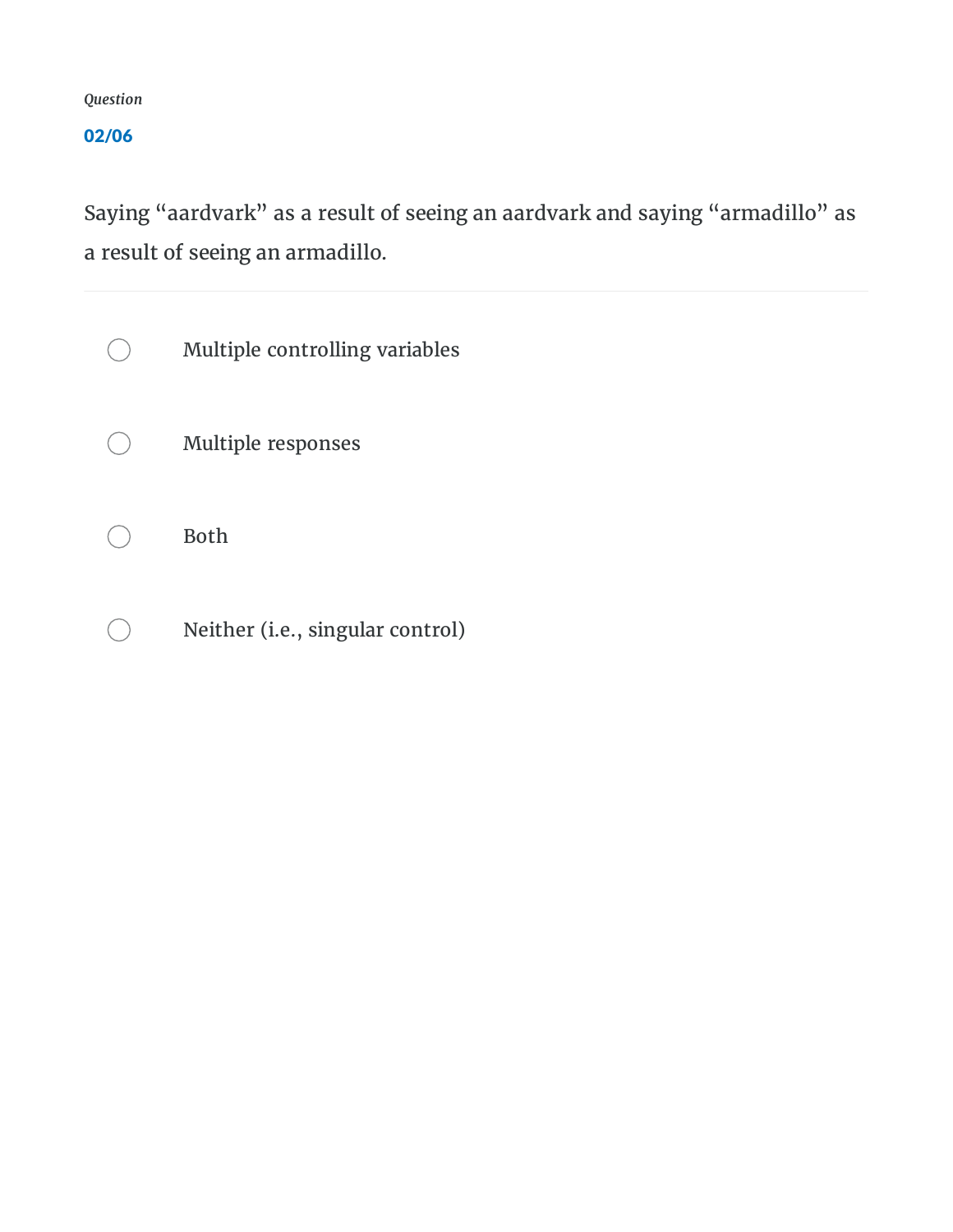03/06

Saying "There is a dog, a German Shepherd" as the result of seeing a German Shepherd.

| Multiple controlling variables   |
|----------------------------------|
| <b>Multiple responses</b>        |
| <b>Both</b>                      |
| Neither (i.e., singular control) |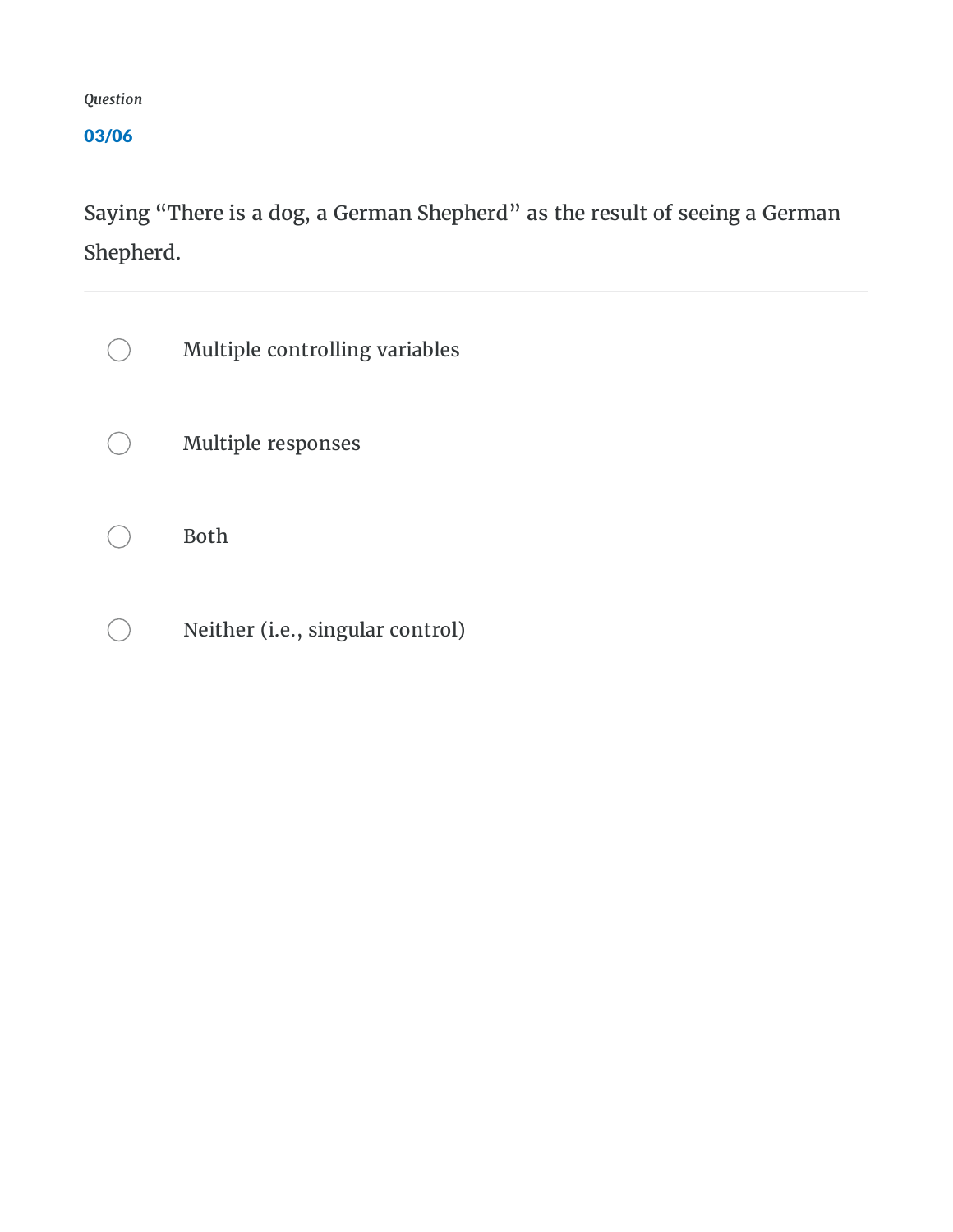04/06

You see a new pick-up truck in your neighbor's driveway and say, "Nice truck." The next day you see the truck again, but say, "Nice pick-up."

| Multiple controlling variables   |
|----------------------------------|
| <b>Multiple responses</b>        |
| <b>Both</b>                      |
| Neither (i.e., singular control) |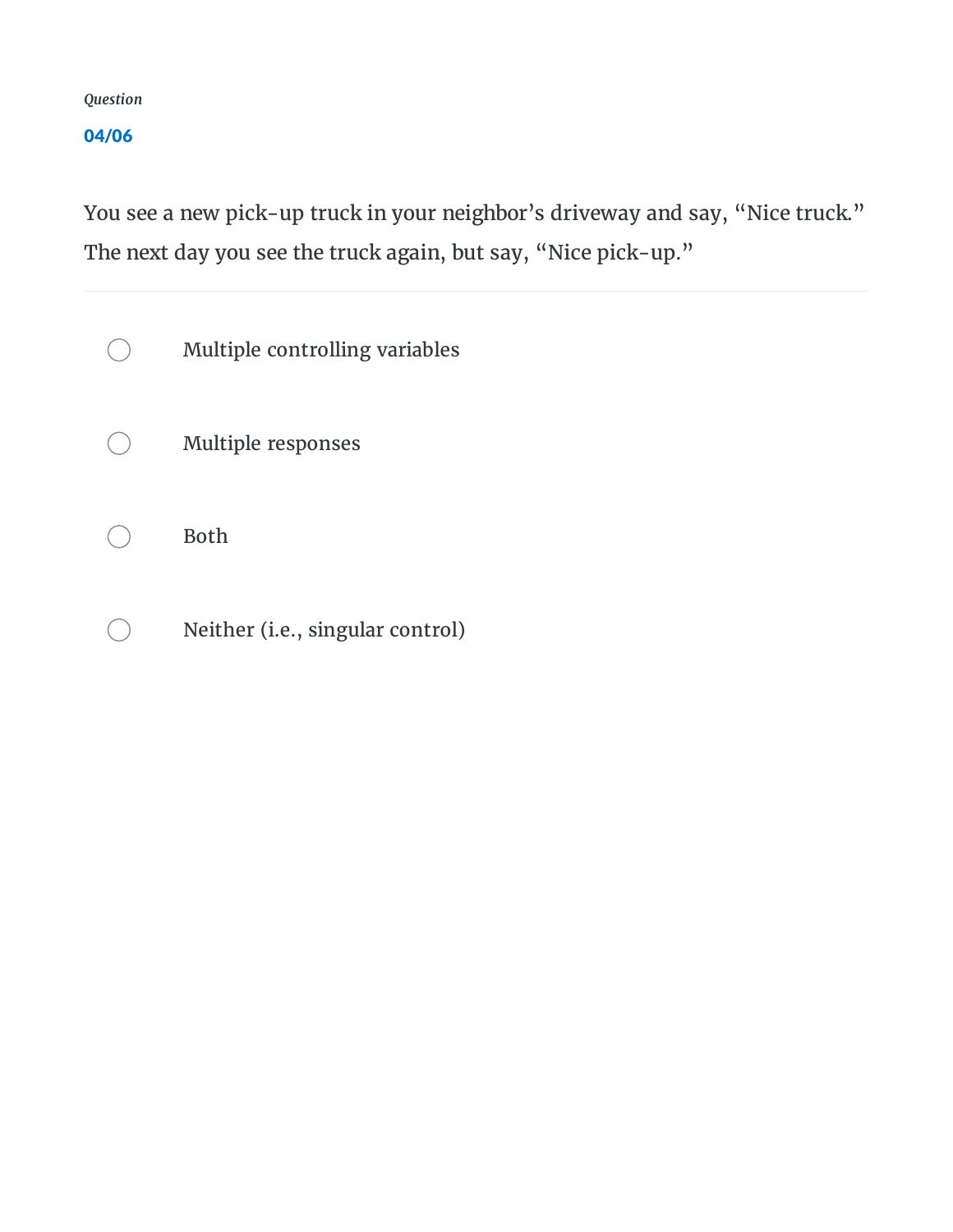05/06

The response "double" in this advertisement for a photocopying pick-up and delivery service: "With one call, our copy expert will be there on the double."

| Multiple controlling variables   |
|----------------------------------|
| <b>Multiple responses</b>        |
| <b>Both</b>                      |
| Neither (i.e., singular control) |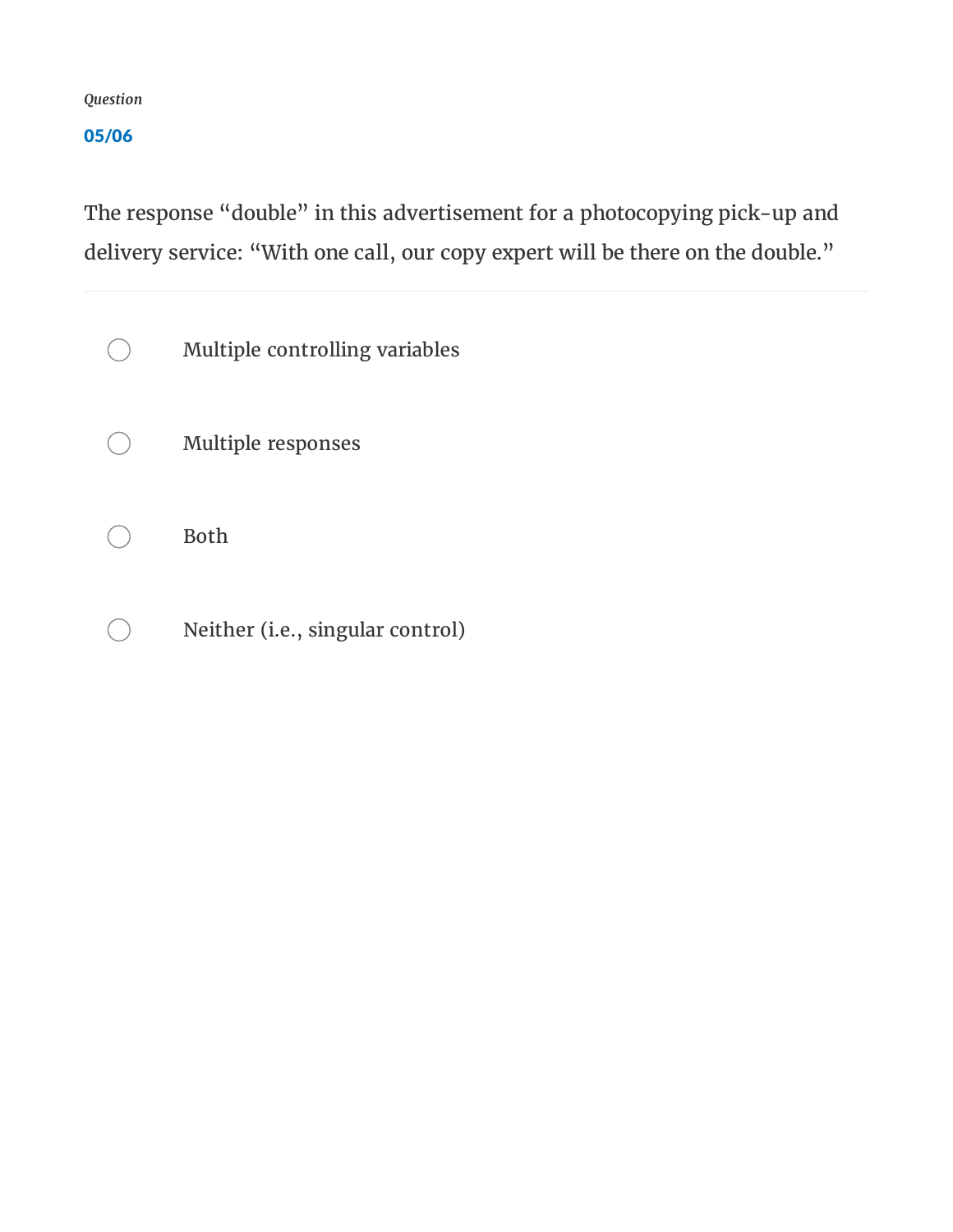#### 06/06

Saying "bow" (rhymes with "go") when you see an archer write "bow, " but later saying "bow" (rhymes with "cow") when seeing an actor write "bow."

| Multiple controlling variables   |
|----------------------------------|
| <b>Multiple responses</b>        |
| <b>Both</b>                      |
| Neither (i.e., singular control) |